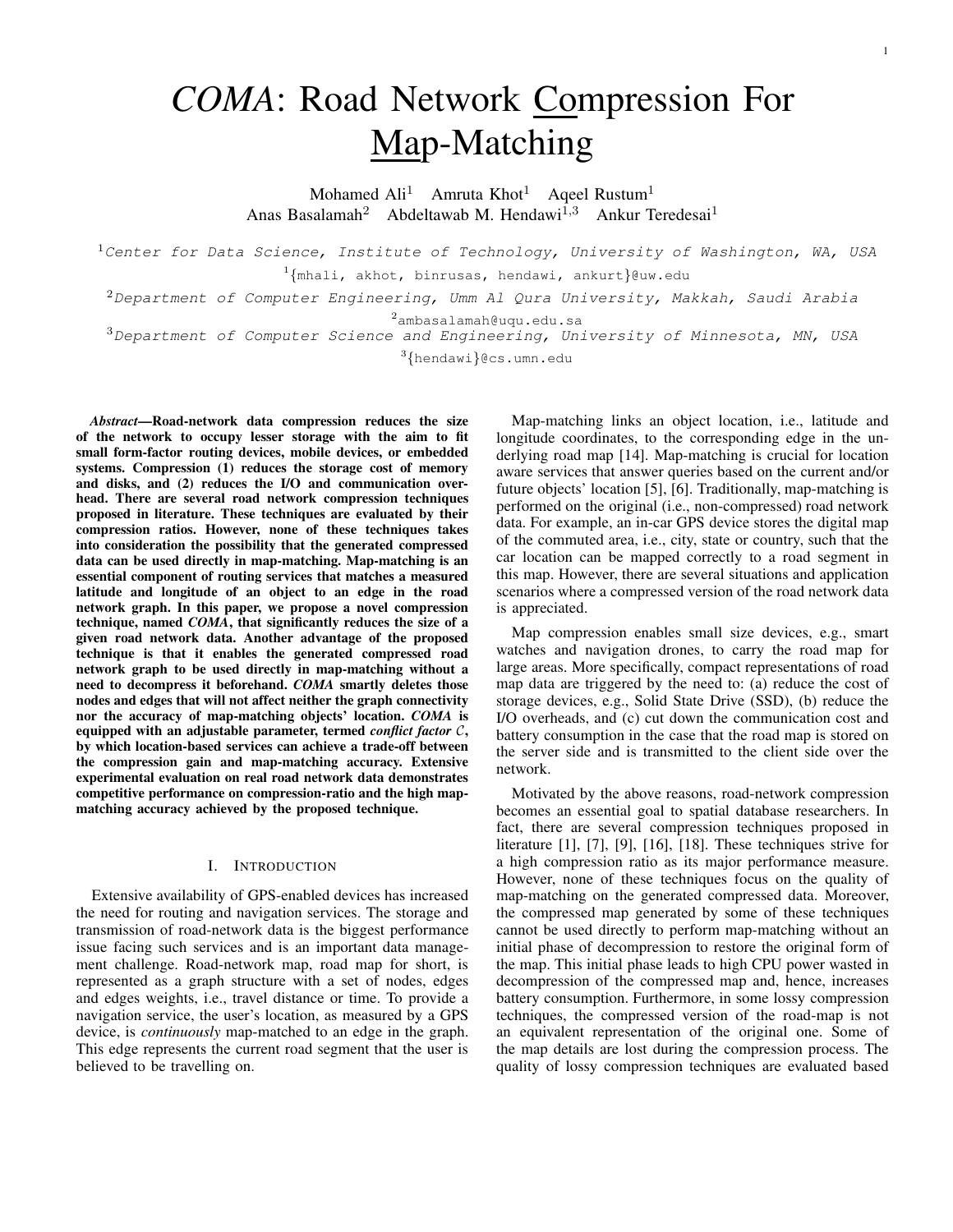on visual similarity or dissimilarity between the generated map (after compression) and the original version of the map (that is before compression). While visual similarity is a valid measure of performance in some applications, we set our performance measure to be the quality of map-matching using the compressed version of the map. Losing some critical information such as the exact locations of specific nodes (e.g., intersections and highway exits) leads to low accuracy in the map-matching results, which in turn affects the quality of location based services negatively.

In this paper, we draw the attention of the spatial database community to the importance of road network compression while preserving the quality of map-matching. Our contributions can be summarized as follows:

- We present *COMA*, a lossy compression technique that significantly reduces the size of a given road map and that is sensitive to the quality of map-matching.
- Map-matching can be performed directly on the compressed data without the need to decompress the data beforehand.
- We relieve ourselves from the constraint that the original and compressed maps need to be visually similar. Hence, we aggressively achieve high compression ratios in areas where the map matcher is not confused by deformations in the map appearance that result from the lossy nature of the proposed technique.
- We introduce a tuning parameter, the *conflict factor*, that controls the behavior of the technique and trades the compression ratio for the map-matching quality.
- We provide an experimental study that uses real road maps and real GPS tracks to evaluate the performance of the proposed technique under variable GPS sampling rates, variable conflict factors, and variable levels of noise as measured in both urban and rural areas.

The rest of this paper is organized as follows. Section II highlights related work. Section III provides a formal definition of the problem. The proposed technique is described in Section IV. Section V explains the employed map-matching technique. An experimental evaluation that is based on real road network data is given in Section VI. Finally, Section VII concludes the paper.

## II. RELATED WORK

In this section, we overview road network compression techniques and we refer the reader to [10] for additional details. We categorize compression techniques in two main groups:  $(1)$ lossless compression and (2) lossy compression techniques. In lossless compression, every single data element is recovered when the given compressed map is decompressed back to its original format. Lossless compression is very important in terms of preserving the topological properties of a map. Alternatively, in lossy compression, certain spatial data is lost permanently as a result of the compression. Lossy compression is acceptable, or even desired, in cases where not all object details are required to perform the spatiotemporal operation in question.

Zongyu [18] proposes a lossless compression technique that navigates through the given road map based on its topology to build a prediction model. This model predicts the next to-be-visited node based on the already visited nodes. This compression scheme encodes a node using less number of bits than originally required. Suh et al. [7] propose another lossless approach that utilizes combinatorial optimization and data mining techniques to compress the road network nodes as well as the road shapes.

Lossy compression techniques, in general, discover similar chunks of data, create dictionaries on frequently referenced data chunks, and then refer to items in these dictionaries to encode the data. The higher the redundancy in the input data is, the higher the compression ratio is. Shashi et al. [16] propose a dictionary based compression technique, where the dictionary entries represent frequent shapes of line segments on the map. During data compression, line segments of similar shapes are extracted and represented by a single representative line segment. This representative line segment is inserted into the dictionary. Upon data decompression, the dictionary is looked up and decompression is done by reverting each line segment back to its representative line segment from the dictionary.

The reference line approach is another lossy compression approach that is proposed in [1], [3]. The basic steps of the algorithm can be described as follows: (1) For each polyline in the original map space, a reference line is identified, (usually produced from connecting the two ends of the polyline). (2) The coordinates of that reference line along with its angle from the original coordinate system is used to apply an affine transformation to the points on that polyline. (3) The delta distances in the vertical direction between the intermediate points on the polyline and the reference line in the new coordinate system are bounded by a predefined error threshold *e*. The selected reference line should keep these deltas within e, otherwise, a more representative reference line is selected. (4) In the aggressive mode of the reference line approach [1], which achieves higher compression ratio but less accurate decompression, the original coordinate values of the two ends of the line are stored, along with the number of intermediate points and the error tolerance *e*. In the less aggressive one [3], (less lossy and less compression ratio), the algorithm stores delta vectors between each intermediate point coordinates and the origin of the reference line, in addition to the two ends of the reference line themselves.

Map generalization is a process of reducing the complexity of the map without hampering the topological and structural features [13]. Generalization operators include simplification and smoothing. One of the most known line generalization and simplification technique is the *Douglas-Peucker* algorithm [4]. Shin ting et al. [17] utilize an improved *Douglas-Peucker* algorithm to avoid self-intersections for any specified tolerance. Saalfeld [15] uses a convex hull to efficiently detect and correct the topological inconsistencies of the polyline with itself and with other polyline characteristics. Ali et al. [9] propose a hybrid aggregation and compression technique and integrate it with the query processing pipeline of a road network database.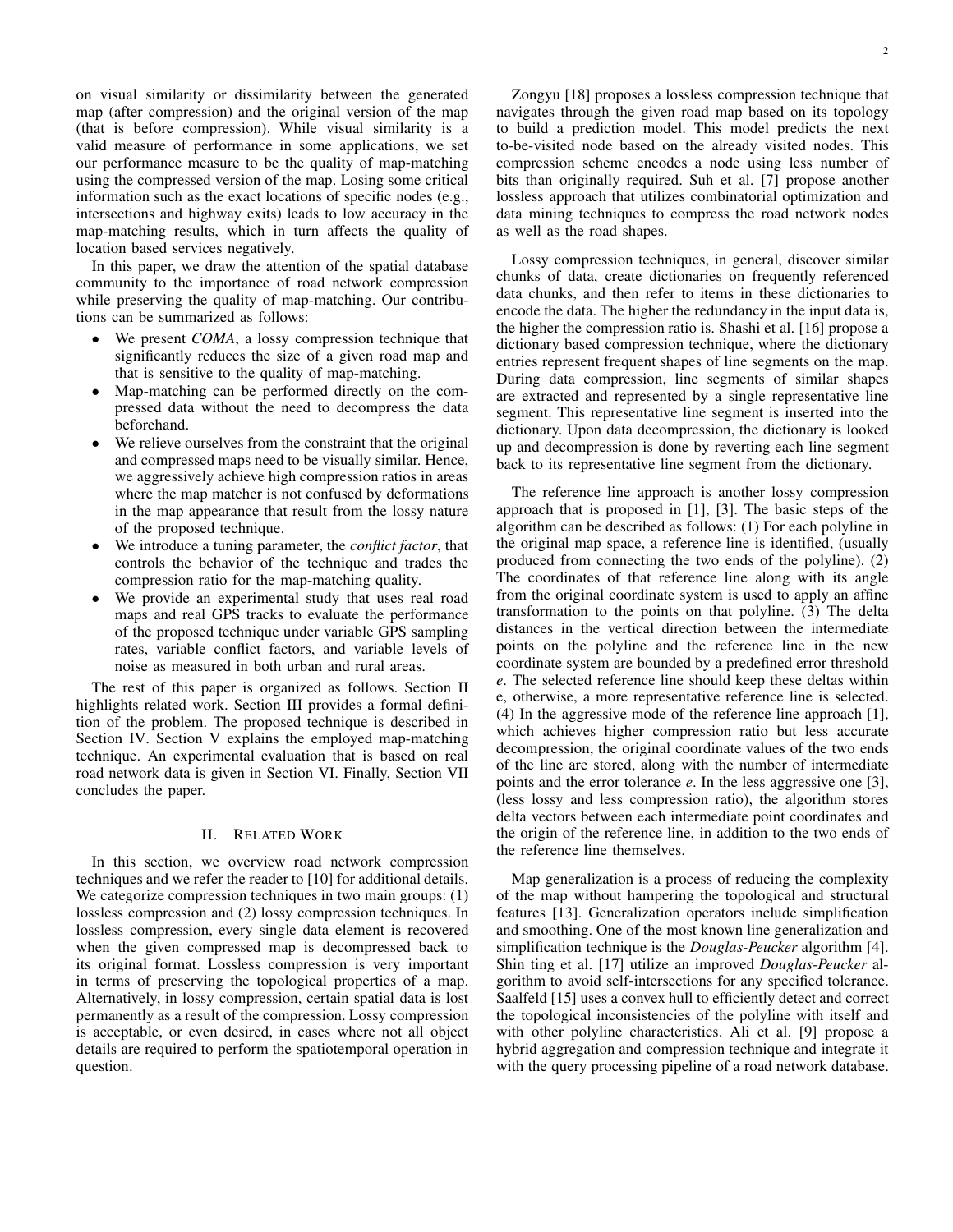#### III. PROBLEM DEFINITION

In this paper, we address the road network compression problem such that the output is sensitive to the quality of the map-matching operation. In this section, we give a formal definition of the problem and describe the input and output of the proposed compression algorithm (Section III-A). Then, we describe the input and output of a typical map-matching algorithm (Section III-B). Note that this paper proposes a novel algorithm to generate a compressed road map that is usable by any map-matching technique. Hence, the choice of the map matcher is orthogonal to the proposed compression algorithm. We also define two measures of performance, the compression ratio CR and the map-matching accuracy.

# *A. Road network compression*

Consider a road network graph  $G(N, E)$ , such that:

- N, is a set of nodes, where each node  $n_i(lat,lon) \in N$ is defined by its latitude  $(lat)$  and longitude  $(lon)$ , and
- E, is a set of edges, where each edge  $e_{s,e}(n_s, n_e, w_{se})$  $\in$  E is defined by a start node  $n_s$ , an end node  $n_e$ , and a weight  $w_{se}$  that refers to the cost of traversing this edge, e.g., distance or travel time.

We assume that the given road network graph  $G$  is directed, where the travel direction over edge  $e$  is from the edge's start node to the end node (and is represented as  $e : n_s \to n_e$ ). An *undirected* edge means that this edge is bi-directional (and is represented as  $e : n_1 \leftrightarrow n_2$ ). For example, an undirected edge  $e$  that connects nodes  $n_1$  and  $n_2$  will be converted into two edges with the same weight, one edge  $e_{1,2}$  from  $n_1$  to  $n_2$  and another edge  $e_{2,1}$  from  $n_2$  to  $n_1$ .

The following definitions formalize the problem and introduce several concepts that are used throughout the rest of the paper:

*Definition 1:* **Road network compression** generates a compressed version of the road network graph  $G'(N', E')$  such that  $N^{'} \subset N$  and  $|E^{'}| < |E|$ .

*Definition 2:* **Victimized node.** A victimized node is a node  $n_v$  such that  $n_v \in N$  and  $n_v \notin N'$ .

*Definition 3:* **Bridge edge.** if  $n_v$  is a victimized node that is connected to nodes  $n_i$  and  $n_j$  by edges  $e_{i,v} \in E$  and  $e_{v,j} \in E$ , respectively,  $\exists$  a *bridge edge*  $e_{i,j}(n_i, n_j, w_{ij}) \in$  $E'$  to reconnect  $n_i$  and  $n_j$  such that  $w_{ij} = w_{iv} + w_{vj}$ .

The definitions above implies that the compression problem generates a compressed graph  $G'$  such that the number of nodes is reduced by victimizing several nodes from the original graph G. Consequently, the nodes in the resultant graph  $G'$  is a subset of the nodes in the original graph G (as described in Definition 1). If two nodes  $n_i$  and  $n_j$  are connected through an intermediate node  $n_v$  that is victimized during the compression process (Definition 2),  $n_i$  and  $n_j$  are reconnected through a *bridge edge* to maintain the connectivity of the compressed graph (Definition 3). Hence, eliminating a victim node  $n_v$  also compresses two adjacent edges into one edge, the bridge edge.

Note that as more adjacent nodes are victimized, the bridge edge can substitute multiple consequent edges. The weight of the bridge edge becomes the sum of the weights of the edges it substitutes. By replacing multiple consequent edges by a single bridge edge, the number of edges in  $G'$  becomes less than the number of edges in G as indicated by  $|E'| < |E|$  in Definition 1.

# *Definition 4:* **Compression Ratio.**  $CR = 1 - |N'|/|N|$

We define the compression ratio as the reduction in the number of nodes in the generated graph relative to the original graph. Other compression ratio measures may also consider the reduction in the number of edges. In our algorithm, the reduction in the total number of edges is linearly correlated with the reduction in the number of nodes. Hence, we consider the reduction in the number of nodes as our compression ratio measure.

#### *B. Map-matching over compressed graphs*

An object trajectory  $Traj$  is a chronologically ordered set of object's timestamped locations. Each tiemstamped location is on the form of (object-id, timestamp, latitude, longitude). A map-matched trajectory appends an edge id  $e$  to each object's location to denote the road segment (or the edge in the graph) the object is believed to be travelling on at that timestamp. To assess the performance of map-matching using a compressed road graph  $G$  relative to the original graph  $G$ , the object's trajectory is map-matched using both graphs.

*Definition 5:* **Accurate match.** If an object location is mapmatched to edge  $e$  using the road network graph  $G$  and is mapmatched to edge  $e^{i}$  using the compressed version of the road network graph  $G'$ , an *accurate match* is declared if  $e = e'$  or  $e'$  is a bridge edge that encompasses  $e$  as one of its compressed underlying edges.

We define the accuracy of map-matching given a road network compression techniques as the percentage of accurate matches relative to the entire trajectory length.

*Definition 6:* **Map-matching accuracy under compres-** $\textbf{ision.} \text{ Accuracy} = \frac{|\overline{Traj_{accurate}}|}{|Traj|}$  $|Traj|$ 

# IV. THE COMPRESSION TECHNIQUE

In this section, we describe our proposed *COMA* technique for road network compression for map-matching. We start by briefing the main idea of the proposed technique, then we go through the algorithm details, and finally, we give an example to further illustrate the steps of the algorithm.

**Main Idea.** The main idea of the proposed *COMA* technique is to reduce the number of nodes and edges in the given road network graph such that the deletion of a node/edge will not cause map-matching ambiguity. As described in Section III, multiple edges are compressed and represented by a single *bridge edge*. A smart compression algorithm optimizes for a minimal amount of false positives and false negatives. On one side, we make sure that the to-be-added bridge edge is closer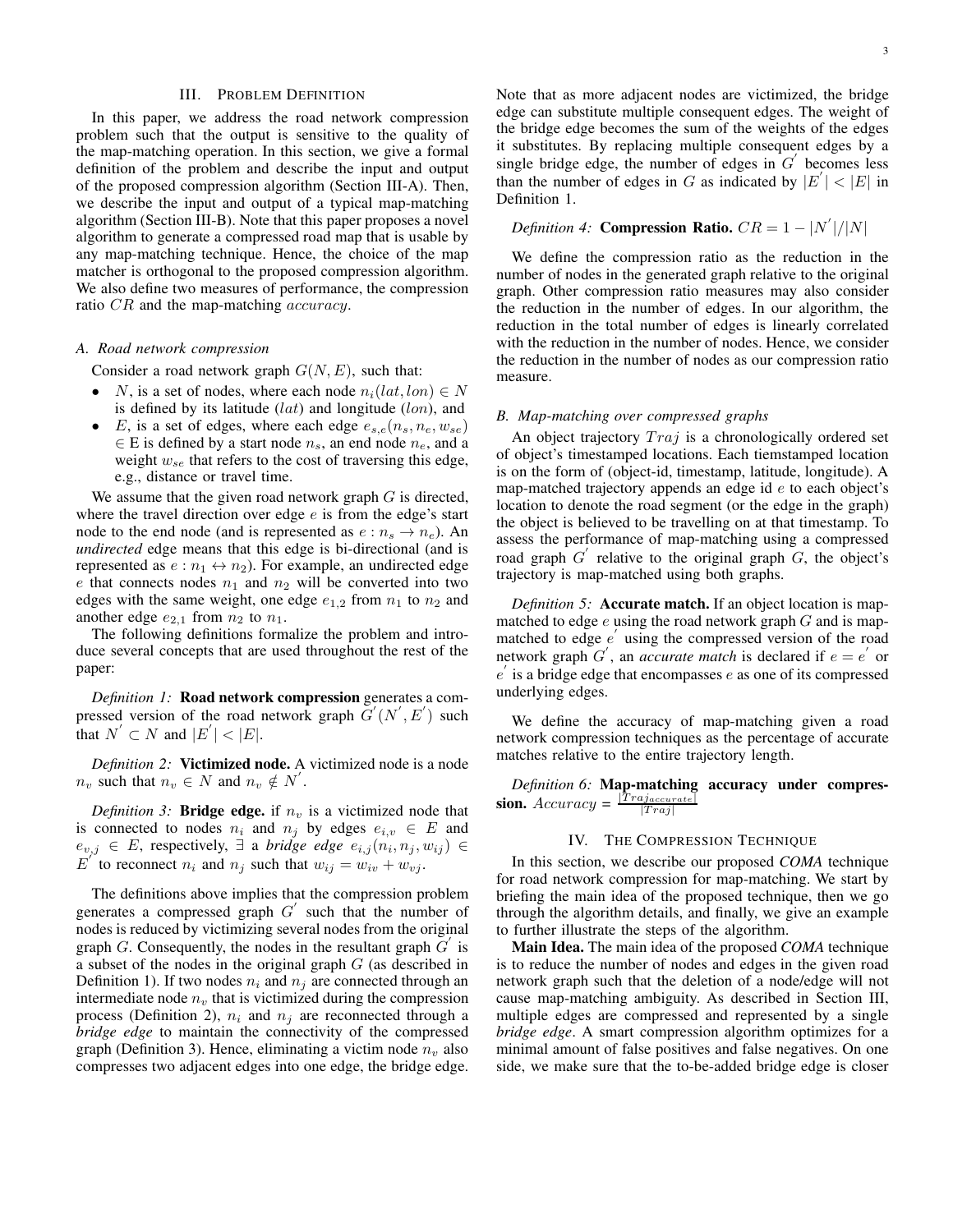**Algorithm 1** COMA: Road Network Compression For Map-Matching

| <b>Input:</b> Road Network Graph $G(N, E)$ ,                                                                                       |
|------------------------------------------------------------------------------------------------------------------------------------|
| Conflict Factor Threshold $\mathcal C$                                                                                             |
| 1: $\#Original\_Nodes \leftarrow Count(N)$                                                                                         |
| 2: for each node $n \in N$ do                                                                                                      |
| 3:<br>/* Step 1: Select Candidate Victim Node*/                                                                                    |
| <b>if</b> Select Candidate Victim( $G$ , $n$ ) then<br>4:                                                                          |
| $E_{in} \leftarrow$ set of input edges to n<br>5:                                                                                  |
| 6:<br>$E_{out} \leftarrow$ set of output edge from n                                                                               |
| /* Step 2: Check Conflict Edges*/<br>7:                                                                                            |
| <b>Check Conflict</b> (G, n, $E_{in}$ , $E_{out}$ , C)<br>8:                                                                       |
| /* Step 3: Victimize Chosen Node*/<br>9:                                                                                           |
| Delete_And_Merge $(G, n, E_{in}, E_{out})$<br>10:                                                                                  |
| 11:<br>end if                                                                                                                      |
| $12:$ end for                                                                                                                      |
|                                                                                                                                    |
| 13: #Compressed_Nodes $\leftarrow$ Count(N)<br>14: $CR = 1$ - $\frac{\#Compressed\ Nodes}{\#Original\ Nodes}$ // Compression Ratio |
| 15: Return $G$ , $CR$                                                                                                              |

to the to-be-deleted victim node (and its edges) than any other existing edge in the vicinity. Hence, the object that is travelling on the to-be-deleted edge can still be map-matched correctly to the bridge edge with no ambiguity or confusion with other edges. Consequently, we avoid false negative, where the object is *not* map-matched to the bridge edge while it is supposed to. On another side, we make sure that the to-be-added bridge edge has no edges that are closer than the to-be-deleted edges. Hence, an object travelling on a nearby edge is *not* mistakenly map-matched to the bridge edge. Consequently, we avoid false positives, where the object is map-matched to the bridge edge while it is travelling on a different edge.

In other words, to decide wether a node  $n_v$  qualifies for victimization or not, *COMA* examines the newly formed bridge edge  $e_{i,j}(n_i, n_j)$ , (resulted from connecting the two far ends,  $n_i$  and  $n_j$  of the input and output edges of  $n_v$ ). If (1) the bridge edge is closer to the in-hand node  $n_v$  than any other edge in the vicinity and (2) if the to-be-deleted edges are the closest to the bridge edge, the node  $n_v$  is victimized and the new bridge edge replaces the edges of  $n_v$  in the graph.

To control the behavior of the compression algorithm, we define a tuning parameter, called the *conflict factor threshold* C. The conflict factor of a candidate victim node  $n_v$  is the distance from the this node  $n_v$  to the to-be-added bridging edge relative the distance from  $n<sub>v</sub>$  to the nearest edge in the vicinity. If the conflict factor of node  $n_v$  is below the specified conflict factor threshold  $C$ , the victimization may take place. Otherwise, the victimization stops and no compression is achieved at that node. By leveraging  $\mathcal{C}$ , we can control the trade-off between the compression ratio and the map-matching quality. The higher  $C$  is, the higher the compression ratio we get, and the less the quality of map-matching we guarantee, and vise versa.

**Algorithm.** The pseudo code of the proposed compression technique is given in Algorithm 1. The algorithm takes as input the original road network graph  $G$ , and the conflict factor  $C$ . As output, the algorithm returns the compressed version of the road network graph, and the compression ratio. The algorithm has three main steps that are described as follows.

**Step 1: Select Candidate Victim Node.** The compression process start from any arbitrary node in the underlying road network graph, (Line 3). Once we pick up a node, the algorithm examines the ability to delete (or victimize) this node from the graph. Yet, the algorithm applies some checks to make sure that the deletion of this node is safe from a graph connectivity perspective. This is done by calling the Select\_Candidate\_Victim $(G, n)$  function which considers the in-hand candidate node  $n$  as a valid victim for deletion when any of the following conditions is valid.

(1) **Intermediate node.** n is an *intermediate node* if it is connected to only two different nodes, e.g.,  $n_i$ , and  $n_j$  and  $n_i \neq n \neq n_j$ , and satisfies one of the following two cases.

- Case1: **Intermediate node of a one-directional path**.  $n$  has one input edge coming from  $n_i$ , and an output edge going to  $n_i$ , i.e.,  $n_i \rightarrow n_i$  +  $n_i$ . For example,  $n_2$  in Figure 1(a) is an intermediate node in the onedirectional path from  $n_1$  to  $n_3$ .
- Case2: **Intermediate node of a bi-directional path**. the two nodes  $n_i$ , and  $n_j$  are connected to n via bidirectional edges, i.e.,  $n_i \leftrightarrow n \leftrightarrow n_j$ . For example,  $n_5$  in Figure 1(a) is an intermediate node in the bi-directional path from  $n_4$  to  $n_6$ .

(2) **Fan in/out node.** n is a *fan in* or *fan out* node if it is connected to more than two other nodes with one-directional edges, and there is only one input edge and all the remaining edges are output edges (e.g.,  $n<sub>7</sub>$  in Figure 1(a) is a fan-out node). Alternatively, there is only one output edge and all the remaining edges are input edges.

Intermediate nodes (both one-directional and bi-directional cases) are appealing for compression. Intermediate nodes can be victimized with minimal impact on the graph connectivity by simply *bridging* the victim node, i.e., connecting the nodes before and after the victim node by a bridge edge. Also, the fan-out nodes are bridged by connecting the start node of the input edge to the end nodes of all output edges directly. An example is detailed later in this section.

After we discussed the various cases where a node is considered for victimization, we highlight cases where a node is *never* considered for victimization.

- **Cornerstone node.** A cornerstone node has edges that either *all* input edges or *all* output edges, e.g., node  $n_1$ in Figure  $1(a)$ . The deletion of such a node breaks the connectivity and/or directional flow of the graph.
- **Highly-connected node.** If a node  $n$  has multiple input edges and multiple output edges, e.g., node  $n_6$ in Figure 1(a), the consequences of deleting this node will produce a large number of bridge edges to cover all connectivity possibilities. For example, if a node has  $x$  number of input edges and  $y$  number of output edges (i.e., a total of  $x + y$  edges), deleting this node will result in  $x \times y$  number of edges to reconnect all broken connection between the input edge sources and the output edge destinations.
- **Variable-directionality node.** If a node  $n$  has a mix of one-directional and bi-directional edges, e.g., node  $n_4$  in Figure 1(a), the consequences of deleting this node will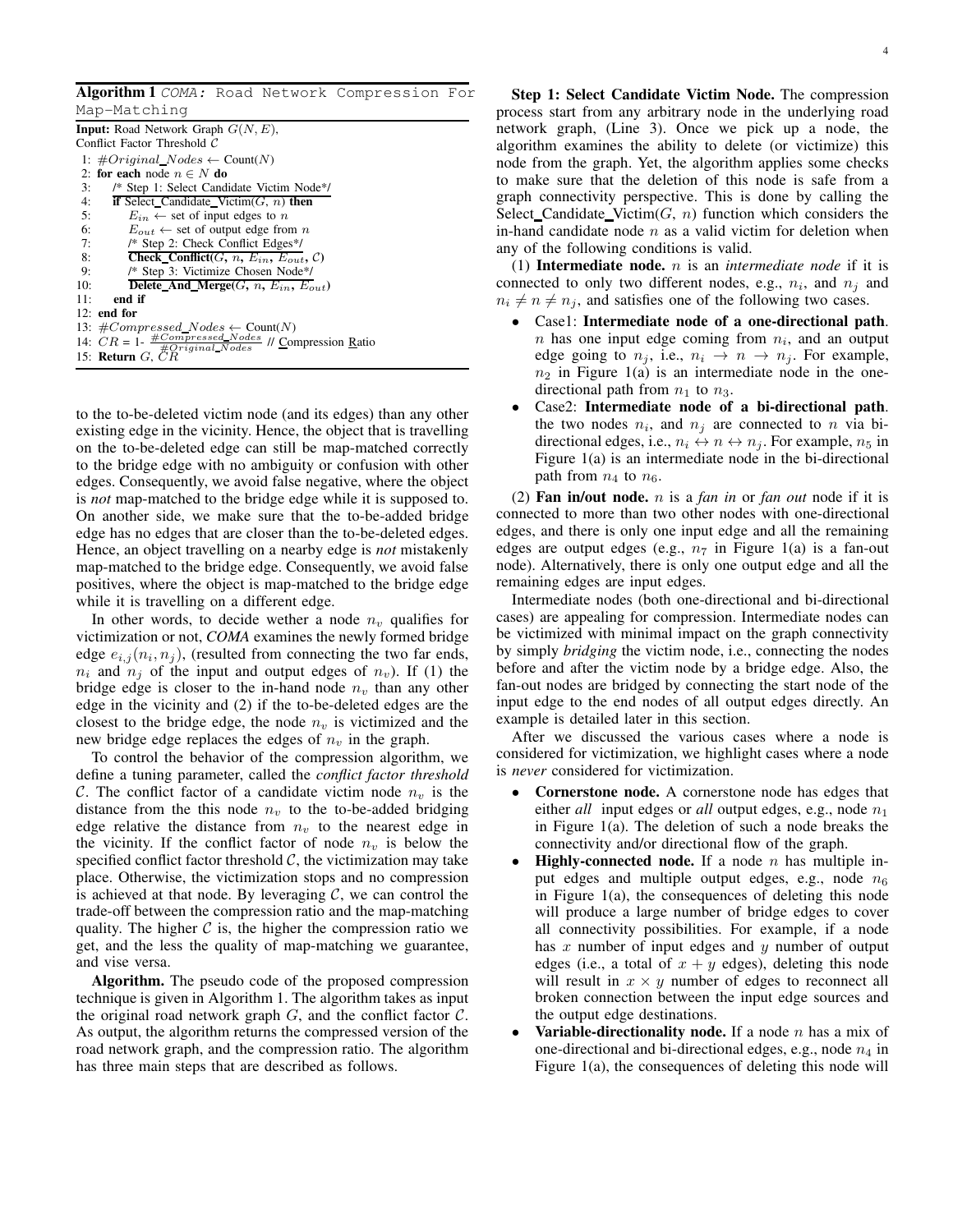#### **Algorithm 2** Check\_Conflict Function

**Input:** Road Network Graph G(N, E, W), Node n, InEdges Ein, OutEdges  $E_{out}$ , Conflict Factor C

```
1: for each edge e_{in} \in E_{in} do<br>2: for each edge e_{out} \in E_{0i}
```
- 2: **for each** edge  $e_{out} \in E_{out}$  **do**<br>3:  $e_{conflict} \leftarrow$  Find nearest
- $e_{conflict}$  ← Find nearest edge to n where  $e_{conflict}$  is not connected to n
- 4:  $e_{bridge} \leftarrow$  Create new edge by connecting the far ends of  $e_{in}$  and  $e_{out}$
- 5: **if** Distance(*n*,  $e_{bridge}$ ) / Distance(*n*,  $e_{conflict}$ ) < C **then** 6:  $n_{mid} \leftarrow$  Get midpoint of  $e_{new}$ <br>7:  $e_{newConflict} \leftarrow$  Find near  $e_{newConflict} \leftarrow$  Find nearest edge to  $n_{mid}$  where  $e_{newConflict}$  is not connected to n 8: **if**  $e_{newConflict} = e_{conflict}$  **OR** Distance(n,  $e_{new}$ ) / Distance( $n$ ,  $e_{newConflict}$ ) <  $C$  **then** 9: Mark  $\langle n, e_{in}, e_{out} \rangle$  as eligible victims 10: **end if** end if 11: **end if** 12: **end for** 13: **end for**
- 14: **Return**
	- produce parts of the graph that violate the directional flow of the graph, i.e., the path between  $n_3$  and  $n_5$  is half one-directional and half bi-directional.

We deliberately exclude corner stone, multi-edge and variable directionality nodes from being victimization candidates in the algorithm.

**Step 2: Check Conflict Edges.** For a selected candidate node n, our objective is to victimize this node and to replace each of its connected pairs of input/output edges  $\langle e_{in}, e_{out} \rangle$ with a single new bridge edge  $e_{bridge}$  that links the two far ends of that pair. However, before we victimize the node  $n$ , we check if the to-be-added bridge edge has enough distance away from nearby edges. This step makes sure that this compression is safe from a map-matching perspective. The pseudo code for the *check\_conflict* function is given in Algorithm 2. The conflict check has two phases. The first phase of the conflict check considers the edges that are close to the candidate victim node  $n$  while the second phase considers edges that are close to the to-be-added  $e_{bridge}$ .

In the first phase, it finds out the closest edge  $e_{conflict}$  to the in-hand node  $n$ , (Line 3 in Algorithm 2). After that, we create a new edge  $e_{bridge}$  by linking the start node of the input edge  $e_{in}$  and the end node of the output edge  $e_{out}$  of the under processing pair of edges  $\langle e_{in}, e_{out} \rangle$  around n, (Line 4). Next, (Lines 5 to 11 in Algorithm 2), we get the ratio between the distance from  $n$  to the bridge edge  $e_{bridge}$ , and the distance from *n* to the conflict edge  $e_{conflict}$ . If this ratio is less than the controllable parameter  $C$ , the conflict factor threshold,  $e_{bridge}$ is far from nearby conflicting edges and, hence, may substitute the edge pair  $\langle e_{in}, e_{out} \rangle$  and avoid false negatives (as described above).

To avoid false positives and further map-matching conflicts, the second phase of the conflict check considers all edges in the vicinity of  $e_{bridge}$ . Among these edges, we find out the edge with the minimum perpendicular distance to the midpoint of  $e_{bridge}$  and we call it  $e_{newConflict}$ . If  $e_{newConflict}$  refers the same edge of  $e_{conflict}$ , we conclude that the closest edge to the to-be-added edge  $e_{bridge}$  is the same the closest edge to the

#### **Algorithm 3** Delete\_And\_Merge Function

**Input:** Road Network Graph  $G(N, E, W)$ , Node n, InEdges  $E_{in}$ , OutEdges  $E_{\tiny out}$ 

1: **if** All combinations of  $\{\}\in \{E_{in} \times E_{out}\}\$  are marked for deletion **then**

2: **for each**  $\langle e_{in}, e_{out} \rangle \in \{E_{in} \times E_{out}\}\)$  **do**<br>3:  $W(e_{bridge}) = W(e_{in}) + W(e_{out})$ 

- $W(e_{bridge}) = W(e_{in}) + W(e_{out})$
- 4: Add  $e_{bridge}$  to  $G$ <br>5: **end for**

5: **end for**

- 6: Delete  $n$  from  $G$
- 7: Delete  $e_{in}$  and  $e_{out}$  from  $G$

8: **end if**

9: **Return**

to-be-deleted node  $n_v$ . Hence, we mark the pair  $\langle e_{in}, e_{out} \rangle$ as safe to be deleted and replaced by the new edge  $e_{bridge}$ . if  $e_{newConflict} \neq e_{conflict}$ , we check how much  $e_{newConflict}$  is of conflict relative to neighboring edges based on the specified conflict factor threshold C. If the conflict of  $e_{newConflict}$  is less than C, we mark the pair  $\langle e_{in}, e_{out} \rangle$  as safe for deletion. Otherwise, we do not victimize the node or any of its edge and we move on to the following node in the graph.

**Step 3: Victimize Node.** The objective of this step is to perform two things, (1) deleting the victim node and its connected edges, and (2) adding the new bridge edge(s) to the graph. This is accomplished by calling the Delete\_And\_Merge function, Algorithm 3. Initially, this function makes sure that all combinations of edge pairs  $\langle e_{in}, e_{out} \rangle$  in the set of input edges  $E_{in}$  and output edges  $E_{out}$  have passed the conflict check done in step 2. If this is the case, the algorithm proceeds by computing the weight for each new edge  $e_{bridge}$ by summing up the weights of its corresponding edge-pair  $\langle e_{in}, e_{out} \rangle$ . Finally,  $e_{bridge}$  is inserted to the graph and the node  $n$  is eliminated. Consequently, the deletion of  $n$  triggers the elimination of its linked in and out edges from the graph.

At the end, after we visit all nodes and edges in the original graph, the algorithm computes the compression ratio to indicate how many nodes have been successfully removed from the graph based on the selected conflict factor threshold C.

**Example.** Figure 1 gives an example to illustrate the steps of the proposed compression algorithm. In this example, the original road network consists of 13 nodes and 15 edges (Figure 1(a)). Also, the conflict factor  $C$  is set to 0.5.

The compression process can start from any node in the given graph. We arbitrarily start from node  $n_1$ . Unfortunately, we find that  $n_1$  has no input edges and two output edges,  $e_1$  and  $e_6$ . Hence,  $n_1$  is a cornerstone node and is not a candidate node for victimization, thus, we skip to the next node  $n_2$ . Because node  $n_2$  has exactly one input edge  $e_1$ , and one output edge  $e_2$  (i.e., an intermediate node),  $n_2$  is marked as a candidate victim and there is a possibility that it will be deleted from the graph. Yet, we have to check the conflict between the new bridge edge (i.e.,  $e(n_1, n_3)$ ) that connects the two far endpoints of edges going to or going out of  $n_2$ ) and the set of nearby edges. To do so, we define a circular region centered at the node in-hand  $n_2$  and its radius is equal to the length of the longest edge connected to  $n_2$ , as shown in Figure 1(b). We get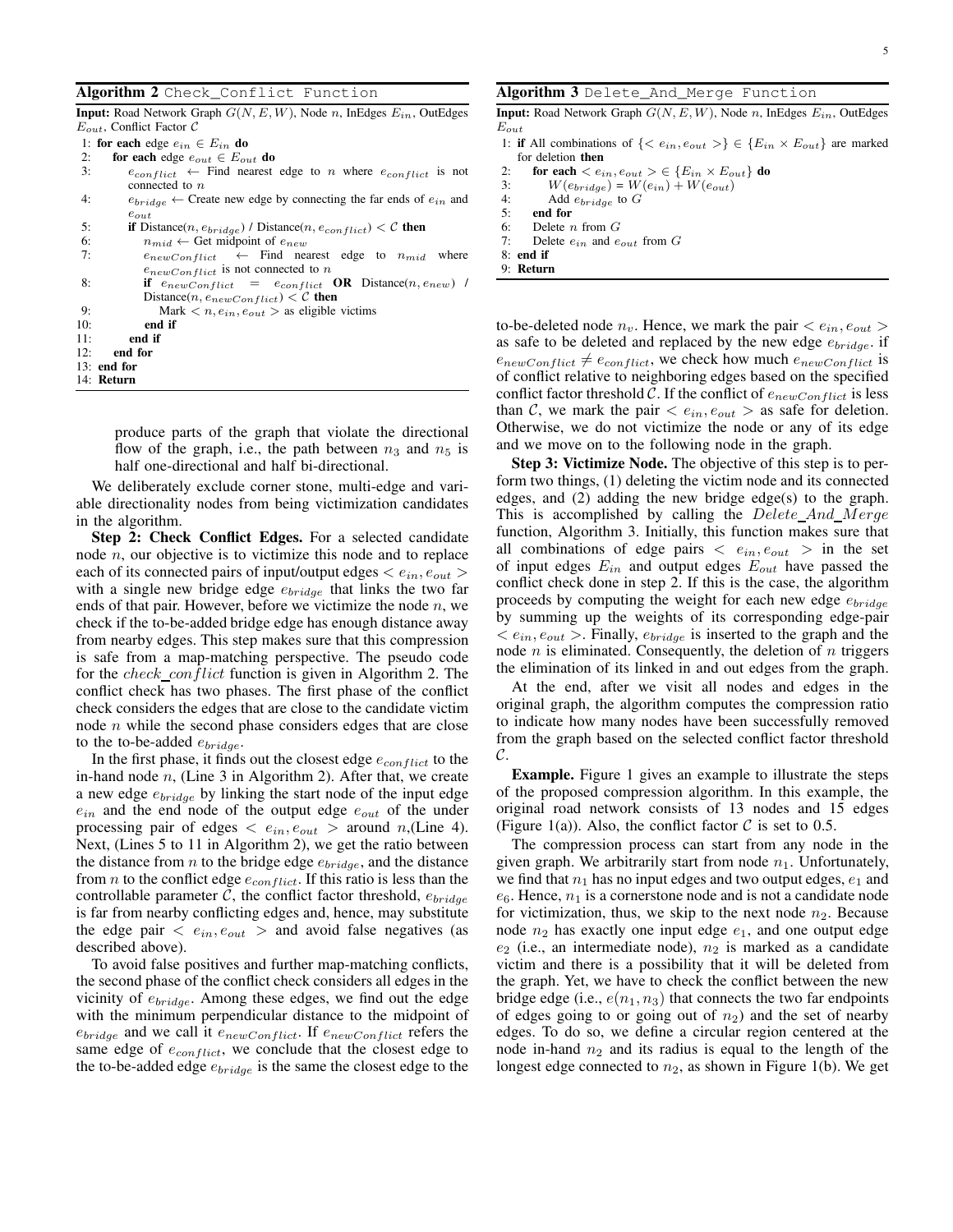

Fig. 1. Illustrative Example of The Proposed Compression Technique

a set of edges in the vicinity that intersect with this region. Then we find out the *conflicting edge*, that is the closest edge to  $n_2$  among these vicinity edges,  $e_7$  in this case. Next, we compute the conflict factor as the value of the distance from  $n_2$  to bridge edge  $e(n_1,n_3)$  divided by the distance from  $n_2$  to the conflicting edge  $e_7$ , then, we compare this conflict factor value to the conflict factor threshold  $C$ . Obviously, this ratio is less than  $C$ . Since  $e_7$  is also the closest edge to the midpoint of  $e(n_1,n_3)$ ,  $n_2$  passes the two phases of the conflict check. Therefore,  $n_2$  is deleted from the original graph, and its two connected edges,  $e_1$  and  $e_2$ , are replaced by one new edge  $e(n_1,n_3)$ . The weight of  $e(n_1,n_3)$  is equal to the sum of weights on  $e_1$  and  $e_2$ .

We continue the compression by moving on to  $n_3$ . In Figure 1(c) we successfully victimize  $n_3$  after passing the two phases of the conflict check. Note that  $e_7$  is the closest to the midpoint of the new edge  $e(n_1,n_4)$  and  $e_8$  is the closest to  $n_3$ itself. In the first phase of the conflict check, the conflict factor is computed as the distance from  $n_3$  to  $e(n_1,n_4)$  divided by the distance from  $n3$  to  $e_8$ . In the second phase, the conflict factor is computed as the distance from  $n_3$  to  $e(n_1,n_4)$  divided by the distance from  $n3$  to  $e_7$ .

Our attempt to delete  $n_4$  fails because one of the two connected edges is a bi-directional edge  $(e_4)$  and the other one is one-directional  $(e_3)$ . This means  $n_4$  is a variabledirectionality node and is, hence, not a candidate for victimization. The deletion of  $n<sub>5</sub>$  is smoothly completed as the nearest

conflict edge  $e_9$  is much farther than the new edge  $e(n_4,n_6)$ (Figure 1(d)). Deletion of the node  $n<sub>7</sub>$  is a compound step (Figure 1(e)). As  $n_7$  has one input edge and three output edges (i.e., a fan out edge), the deletion process acts as if there are three copies of  $n_7$ , one for each  $\langle$  *input, output*  $\rangle$ pair of edges, i.e.,  $\langle e_6, e_7 \rangle, \langle e_6, e_{10} \rangle, \langle e_6, e_{14} \rangle.$ We delete  $n_7$  from the three pairs and replace each pair of  $\langle$  input, output  $>$  edges by a newly added bridge edge. Thus,  $n_7$  is deleted along with its connected edges  $e_6$ ,  $e_7$ ,  $e_{14}$ ,  $e_{10}$ . Then, we inserted three new bridge edges,  $e_{19}$ ,  $e_{20}$ ,  $e_{21}$  (Figure 1(f)).

The algorithm proceeds to delete the node  $n_8$ . As seen in Figure 1(f), the closest edge to  $n_8$  is  $e_{20}$ , while the closest edge to the midpoint of the new edge  $e(n_1,n_9)$  is  $e_{17}$ . Hence, we apply two conflict checks one after the success of the other. The first check is for the distance from  $n_8$  to  $e(n_1,n_9)$ divided by the distance from  $n_8$  to  $e_{20}$ , and the other one is for the distance from  $n_8$  to  $e(n_1,n_9)$  divided by the distance from  $n_8$  to  $e_{17}$ . Fortunately, both ratios are less than C, therefore,  $n_8$  is eliminated from the graph followed by the removal of  $n<sub>9</sub>$  in another straight forward step. This sequence of node victimization resulted in connecting  $n_1$  and  $n_6$  through the added edge  $e_{23}$  (Figure 1(g)).

The processing of  $n_{13}$  is similar to what we did previously with  $n_8$ , as shown in Figure 1(h). Then, our attempt to get rid of  $n_{12}$  fails because the conflict check with edge  $e_{23}$  fails. Finally, we are able to victimize  $n_{10}$  leaving the compressed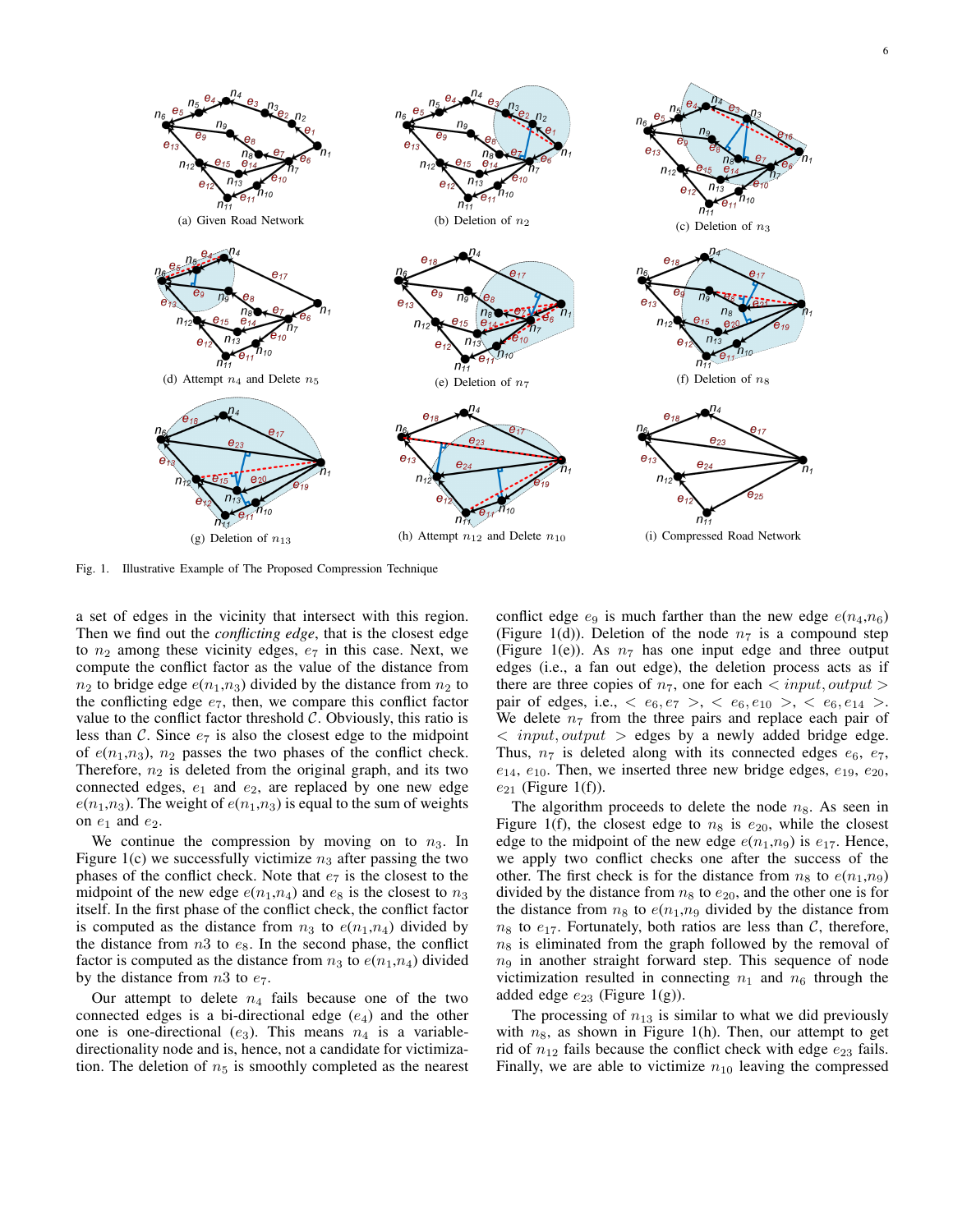version of the road network graph with 5 nodes out of the 13 nodes in the original one, Figure 1(i).

#### V. MAP-MATCHING

Map-matching refers to the process of linking a series of GPS locations to their corresponding road segments in the underlying road network graph. Importance of map-matching comes from the fact that it is a core element in location aware services. Basically, we need to know precisely the correct edge on which the object, e.g., vehicle or person, is currently traveling on. Hence, we can accurately answer spatial queries, e.g., finding shortest path or finding nearest point of interest. The accuracy of the map-matching output is highly dependent on the quality of the underlying road network. In other words, road network graph should provide a good representation of the real streets along with their directions, connectivity, layout and intersections. As we stated earlier in this paper, the main goal of our compression approach is to significantly shrink the size of the road network graph while maintaining a high quality road network representation in the compressed version of the graph. Definitely, we should reserve a sufficient precise map-matching for moving objects movements on the compact graph. Therefore, to prove the accuracy of our compression algorithm, we utilize the  $Passby$ map-matching algorithm [11].

The promise of this algorithm is that it can even work on most simplified road networks. It does not have to be feeded with each single detail in the road network graph.

The main idea of the  $Passby$  algorithm is to consider the road intersections as the flag points at which the map-matching process focuses more. Once an object's trajectory passes by an intersection, the algorithm finds out those edges around this intersection and select the one that are closer to more GPS points in the underlying trajectory. To achieve this, the algorithm takes two successive GPS points, the current point  $p_{current}$  and its previous point  $p_{previous}$ , and computes a number of measurements for each nearby edge. It measures the projected distance between the edge and each of the two points and also the angle between the line connecting  $p_{previous}$ and  $p_{current}$ , and the edge line. The GPS points will be linked to the edge with optimal measurements. In our mapmatching test, we run the  $Passby$  algorithm on a set of objects trajectories  $Traj$  for both the original road network graph  $G$  and the compressed version  $G'$ . Then we measure how close the map-matching quality on the compact version to the original one.

# VI. EXPERIMENTAL EVALUATION

In this section, we evaluate the performance of our proposed *COMA* technique for compressing road networks while preserving the map-matching quality. We begin by describing the environment of the experiments. Then, we describe the competitive compression technique against which we compare the *COMA* technique. Next, we examine the effect of the *conflict factor* C on the compression ratio we can obtain as well as the performance measurements, i.e., CPU time and memory overhead. After that, we study the effect of different



Fig. 2. *COMA* Graphical Interface

areas of the underlying graph on the behavior of the *COMA* technique. Finally, we test the map-matching quality of the resultant compressed graph.

#### *A. Experimental Setup*

In all experiments of this evaluation, we use real road network graph of the Washington state, USA.

For the accuracy evaluation for the map-matching operation, we use real data sets for cars trajectories around the area of Seattle [2], [8]. In addition, we employ the Minnesota traffic generator [12] to generate larger sets of synthetic moving objects on the Washington road network.

All experiments are based on an actual implementation of the *COMA* and the competitive technique. All the components are implemented in  $C#$  inside visual studio 2013 with .net framework.

A nice graphical user interface is developed to allow end users to submit compression requests, export the compressed data in different formats, and visually inspect the results, Figure 2. All evaluations are conducted on a PC with Intel Xeon E5-1607 v2 processor and 32GB RAM, and running Windows 7

# *B. Competitive Technique*

We use the *Douglas-Peucker* [4] algorithm as the competitive technique to our proposed *COMA* technique. *Douglas-Peucker* is original introduced to reduce the number of points required to represent a given polyline. The reason for choosing this technique to compare with is that it can shrink the size of the road network graph, (when given as a set of polylines), at the same time, the produced compact graph still can be leveraged directly to perform map-matching operations. To make a fair comparison, we use the conflict factor  $C$  as the distance threshold that is required by the *Douglas-Peucker* to guide its compression process. Here, we compute  $\mathcal C$  as the ratio between, the distance from a given ployline, (to-be-compressed edge(s) in the underlying road map), to the to-be-produced simplified edge, divide by the distance from that polyline to the nearest other conflict edge.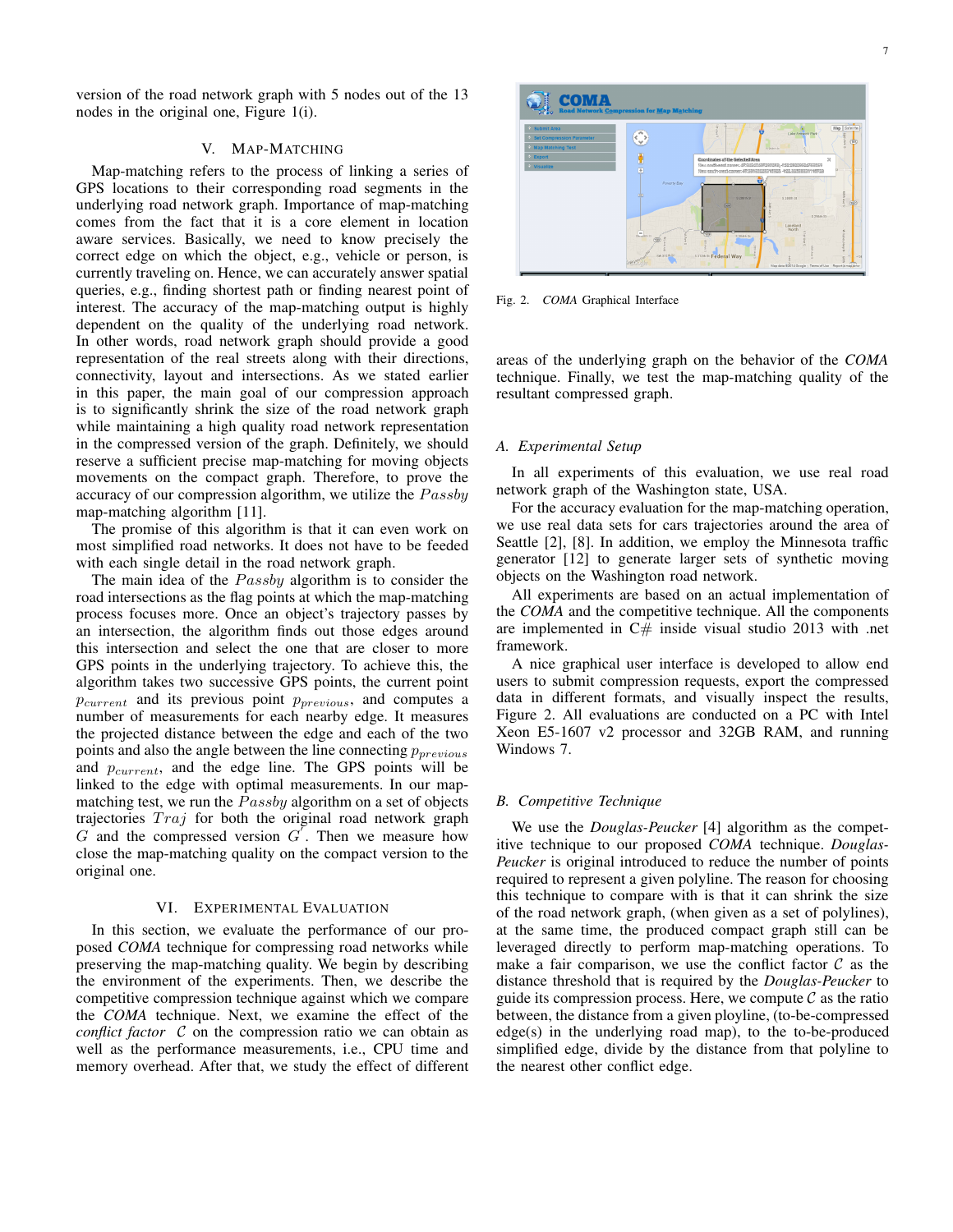

Fig. 5. Effect of The Node Degree on *COMA*

Fig. 6. Effect of The Road Network Density on *COMA*

#### *C. Evaluation of Compression Gain*

In this set of experiments, we examine the amount of compression we achieve using the proposed *COMA* technique. Also, we compare the results versus the ones we get from the *Douglas-Peucker* technique.

**Effect of The Conflict Factor** Initially, we study the influence of using different values for the *conflict factor* C on the compression ratio we can gain. We run both algorithms on the whole Washington graph. As given in Figure 3(a), we vary  $C$  from 0.1 to 0.9 on the x-axis and we measure the compression ratio we obtain on the y-axis. Obviously, the *COMA* technique achieves high compression ratio that starts at about  $60\%$  when  $C$  is 0.1 and keeps increasing until it reaches about 75% at C is 0.9. On the other side, the *Douglas-Peucker* achieves about 12% compression ratio at  $C = 0.1$  and 38% at  $C = 0.9$ . These results prove that *COMA* outperforms the *Douglas-Peucker* in terms of compression ratio. It is also observed that both techniques achieve higher compression with larger  $C$  values, and vise versa.

**Effect of The Area Type** To examine how the *COMA* compression results are affected by the surrounding nature around the given road network graph, we select five different regions to represent area types around forest, down-town, highway, lake, and seaside.

Figure 7 compares the *COMA* compression ratio versus the *Douglas-Peucker* for each of the previously mentioned area types. Clearly, the percentage of size reduction is influenced by the type of the neighbourhood of the given road map.

For example, in the forest areas, *COMA* can achieve at least 64% and up to 81% compression ratio at  $C$  equals 0.1 and 0.9 respectively. Also, in down-towns, the gain we get by *COMA* drops down to 50% at  $C = 0.1$  and to 69% at  $C = 0.9$ .

In all areas, *COMA* defeats *Douglas-Peucker* by large difference. The reason behind this variability in the obtained compression ratio is that the area type defines the shape of the road network graph. For example, roads in down-towns have more intersections, branching, and higher dense (number of node per unit of area), than the highways, forest, and lakes. In turns, it is easier to delete nodes from the graph of forest area than the one for down-town area.

**Effect of Node Degree** Here, the degree of a node is the average number of edges connected to this node. The overall trend of *COMA* in Figure 5(a) is to decrease the compression ratio when the node degree increases. Basically, that is because, the larger the degree the more conflict edges we might find, and consequently the less the ability to delete nodes from the original graph.

**Effect of Road Network Density** We use the number of nodes divided by the size of the area as an indicator of how dense the given road network graph in different areas in Washington. For example, 73K means there are 73,000 nodes per unit square, i.e., lat/long degree, of the road network in this area. For the same reason mentioned with the node degree, the compression we gain by *COMA* goes down when road network density goes up, Figure 6(a).

#### *D. Efficiency Evaluation*

Figures 3(b), and 3(c) studies the efficiency of both techniques for the whole Washington state graph. This gives the average cost estimates for both CPU and memory overhead. Except for the first value for *COMA* in Figure 7(c), it seems that both techniques have a steady trend in terms of CPU and memory costs. However, *COMA* is a CPU friendly technique whereas *Douglas-Peucker* is clearly a memory friendly technique.

Figures, 8 and 9 give the results of studying the efficiency behavior of the two techniques with different area types. As shown in the former figure, *COMA* significantly reduces the CPU time required to compress a road graph compared to the *Douglas-Peucker*. We can also notice the influence of the area type on the average CPU cost. For example, *COMA* costs about 2.8MS at  $C = 0.1$  to process the graph of down-town area, Figure 8(d), while it costs less than half millisecond for lakes at the same C, Figure 8(c). *Douglas-Peucker* has similar trend of reacting to area type effect, but, with much higher CPU costs, 8.6MS and 1.92MS respectively.

From the memory overhead efficiency perspective, *COMA* is the looser here. The reason for these efficiency patterns is that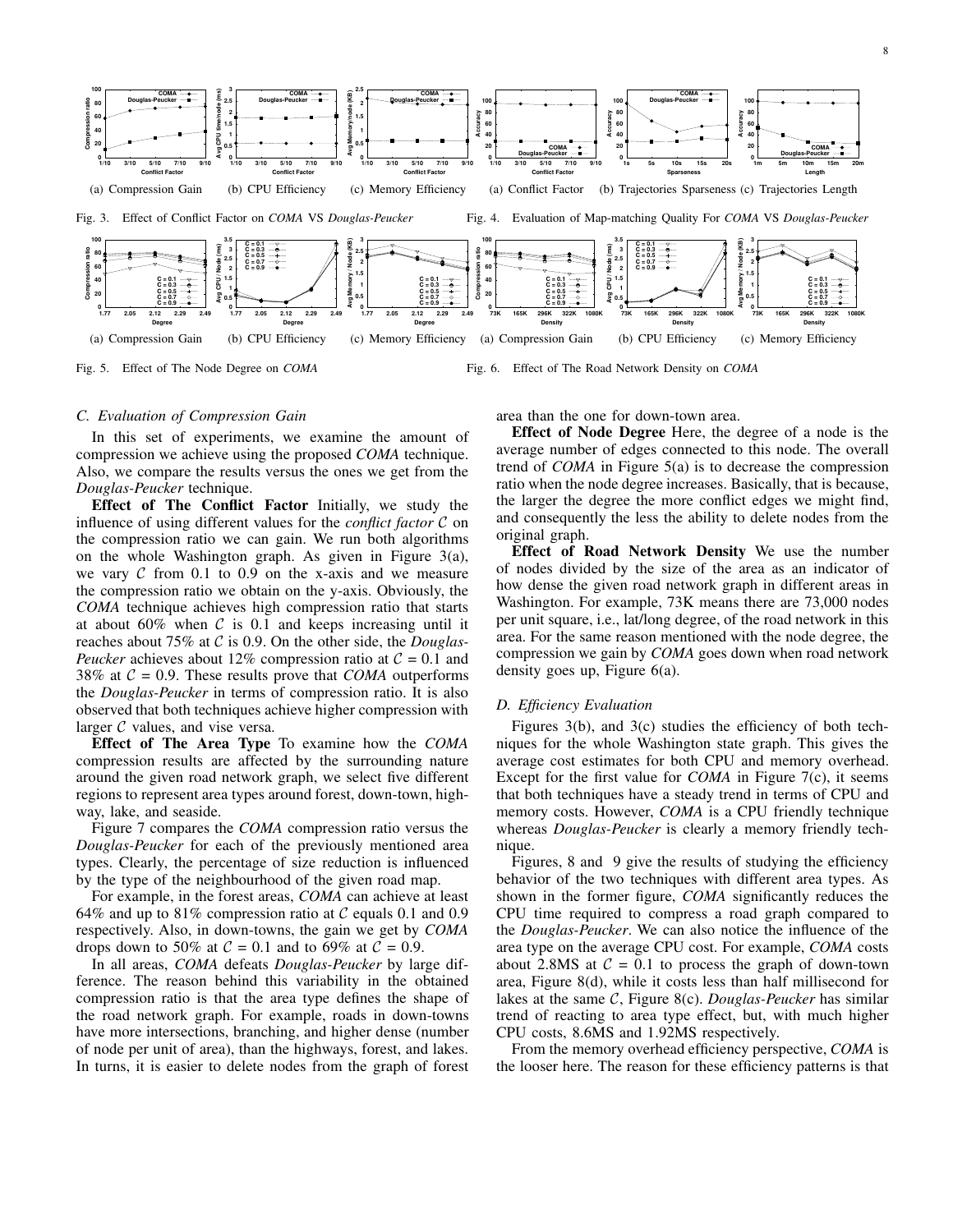

Fig. 10. Effect of Area Type on Map-Matching Accuracy

*COMA* converts the given road network graph into extended version where intermediate nodes are converted into regular nodes and edges. This step can not be done for the *Douglas-Peucker*, as it needs a long polyline. By doing so, *COMA* occupies much memory. Moreover, *COMA* processes node by node without visiting the same node twice which is not the case for recursive visiting in the *Douglas-Peucker*. Thus, *COMA* is more CPU friendly.

When we examine the effect of node degree, Figure 5(b,c), and road network density, Figure 6(b,c), on the *COMA* efficiency measurements, we find that it costs more CPU with larger degrees and density and vice versa for memory overheads. The reason is that larger degree/density means more checks for edges conflict which means more CPU time. This also means the same data structures can serv more nodes per unit which decreases the total memory overhead.

# *E. Testing The Map-Matching Quality*

In this set of experiments, we examine the accuracy of correctly map-matching locations of moving objects trajectories on the compact road network graph, Definition 5 and 6. As mentioned earlier, we use sets of real and synthetic moving objects trajectories distributed over the road network graph of Washington, USA.

As given in Figure 4(a), *COMA* achieves high accurate mapmatching that ranges from 96% at  $C = 0.1$  with about 58% as compression ratio, Figure 3(a), to about 93.5% at  $C = 0.9$  with compression ratio around 75%. On the other side, *Douglas-Peucker* barely achieves 27.6% at  $C = 0.9$  with compression ratio =  $38.4\%$  and its maximum accuracy comes at 29% when  $calC = 0.1$  with very low compression ratio = 11.7%.

In Figure 4(b), we check the effect of using different levels of trajectory sparseness on the map-matching quality. We vary the trajectory sampling from one point every 1 second to one point every 20 seconds. Generally, *Douglas-Peucker* is not sensitive to the trajectory sparseness, while *COMA* is negatively affected by sparse sampling rate. The reason is that *COMA* produces short edges, i.e., without intermediate nodes, which is not the case for *Douglas-Peucker*. Thus, skipping few seconds might jump the matching to the next edge and this does not give the *Passby* algorithm a sufficient number of